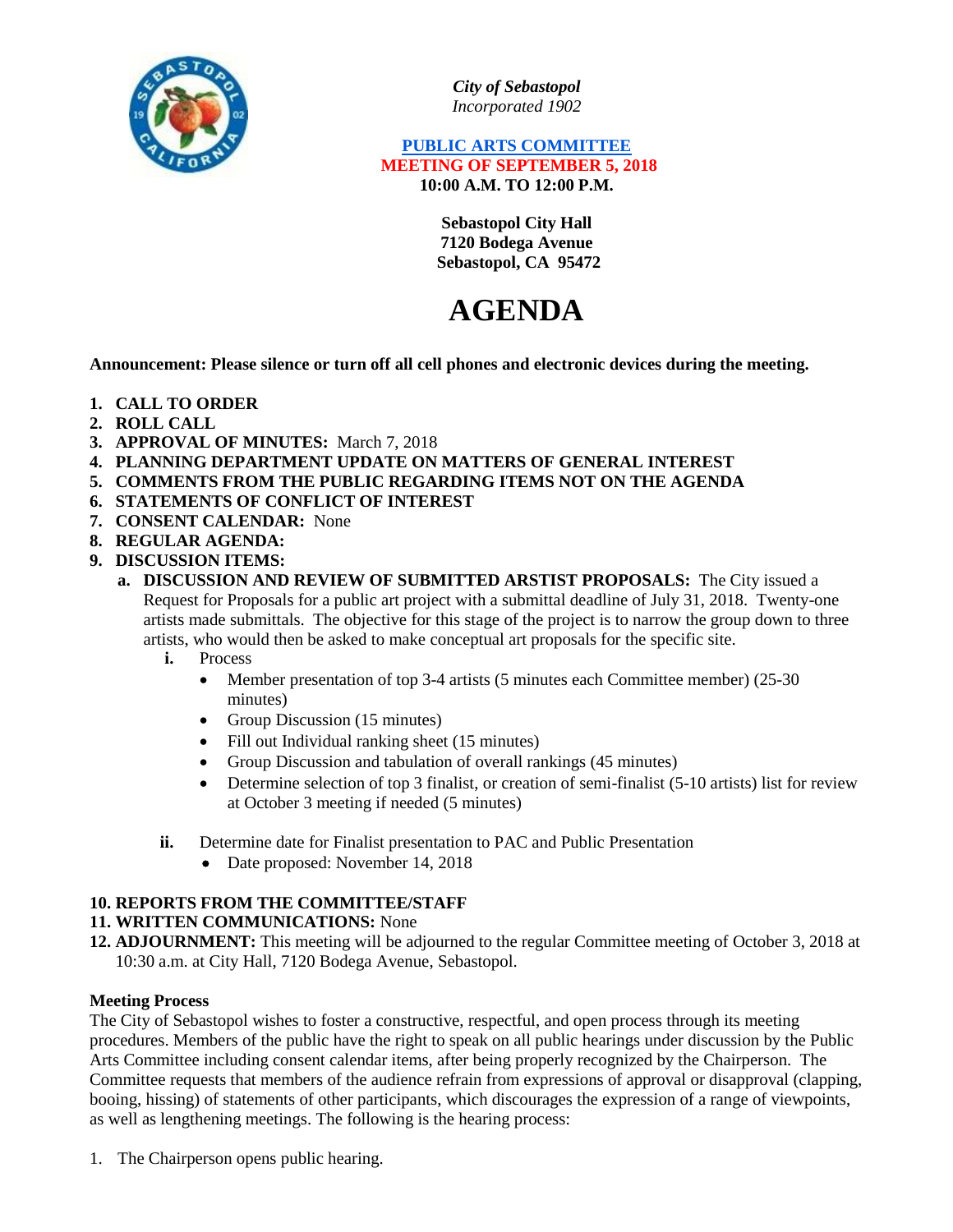- 2. Presentation of Staff Report from the Planning Department.
- 3. Committee Questions of Staff.
- 4. Presentation by the Project Applicant, Questions of Applicant from the Committee. Applicant presentations should generally be limited to approximately 10 minutes or less.
- 5. Comments from members of the public. At the commencement of the public hearing, if you wish to speak, please come to the podium, or if no podium is available, raise your hand. After recognition by the Chairperson, it is requested that you give your name and address before beginning your remarks. Comments should be addressed to the Committee as a body and not the audience or any individual member, staff person, or applicant. This is an opportunity for members of the public to make statements regarding matters of concern. The procedure does not provide for members of the public to conduct discussions with the applicant or Committee, unless specifically permitted by the Committee. Comments should generally be limited to approximately 3 minutes or less.
- 6. The Chairperson may request that the applicant or staff respond to specific issues raised in the public comments.
- 7. The Chairperson closes the public hearing, but reserves the right to re-open the public hearing later in the meeting.
- 8. The Public Arts Committee deliberates on the project. Board members discuss the project; applicant or public comment is not permissible unless allowed by the Committee.
- 9. The Chairperson may re-open the public hearing to give the public or applicant the right to comment on the Public Arts Committee deliberation or bring forth new information to the Committee.
- 10. The Public Arts Committee takes action on the project by making one or more motions to approve, condition, deny, or continue (schedule further consideration for a future meeting) the matter.

**The Public Arts Committee** considers a range of requests, and conducts public meetings of many of its agenda items. Due to the number, complexity and public interest associated with some agenda items meetings of the Public Arts Committee can be lengthy. The Public Arts Committee makes every effort to proceed as expeditiously as possible; your patience and understanding is appreciated.

**Consent Calendar Items** will be approved at one time without discussion unless a member of the public or the applicant wishes to speak regarding the item, or a Public Arts Committee member requests discussion of the item. If such a request is made, that item will be heard after the balance of the Consent Calendar has been voted on. No new items will be presented after 11:30 a.m., with the Public Arts Committee adjourning no later than 12:00 p.m. This time may be extended by agreement of a majority of the Public Arts Committee members.

**Staff Reports on Agendized Items** are available for review at the Planning Department during regular business hours and at the Sebastopol Library. Agenda materials are also posted on the City web site. Reports are generally issued and posted by 4:00 p.m. on the Thursday before the meeting. Interested persons are encouraged to review these reports, which evaluate proposals relative to adopted laws and policies.

**Letters or Written Materials** regarding agenda items may be submitted to the Planning Department prior to or at the Public Arts Committee meeting; written materials submitted at least six days in advance of the meeting will be included in the Committee's meeting packet. The Committee requests that if possible, written materials be submitted to the Planning Department in time for the meeting packet which also allows them to be posted on the City web site; it is difficult for Board members to effectively review materials submitted during the meeting.

**Action by the Public Arts Committee** on most matters occurs with the affirmative votes of a majority of members present.

**Minutes of the Public Art Committee** are summary in nature, are not intended to be transcripts, and are focused on actions taken.

**Design Aspects of Projects** considered by the Public Arts Committee may also require approval by the Design Review Board and/or Planning Commission. For more information on this process, contact the Planning Department staff.